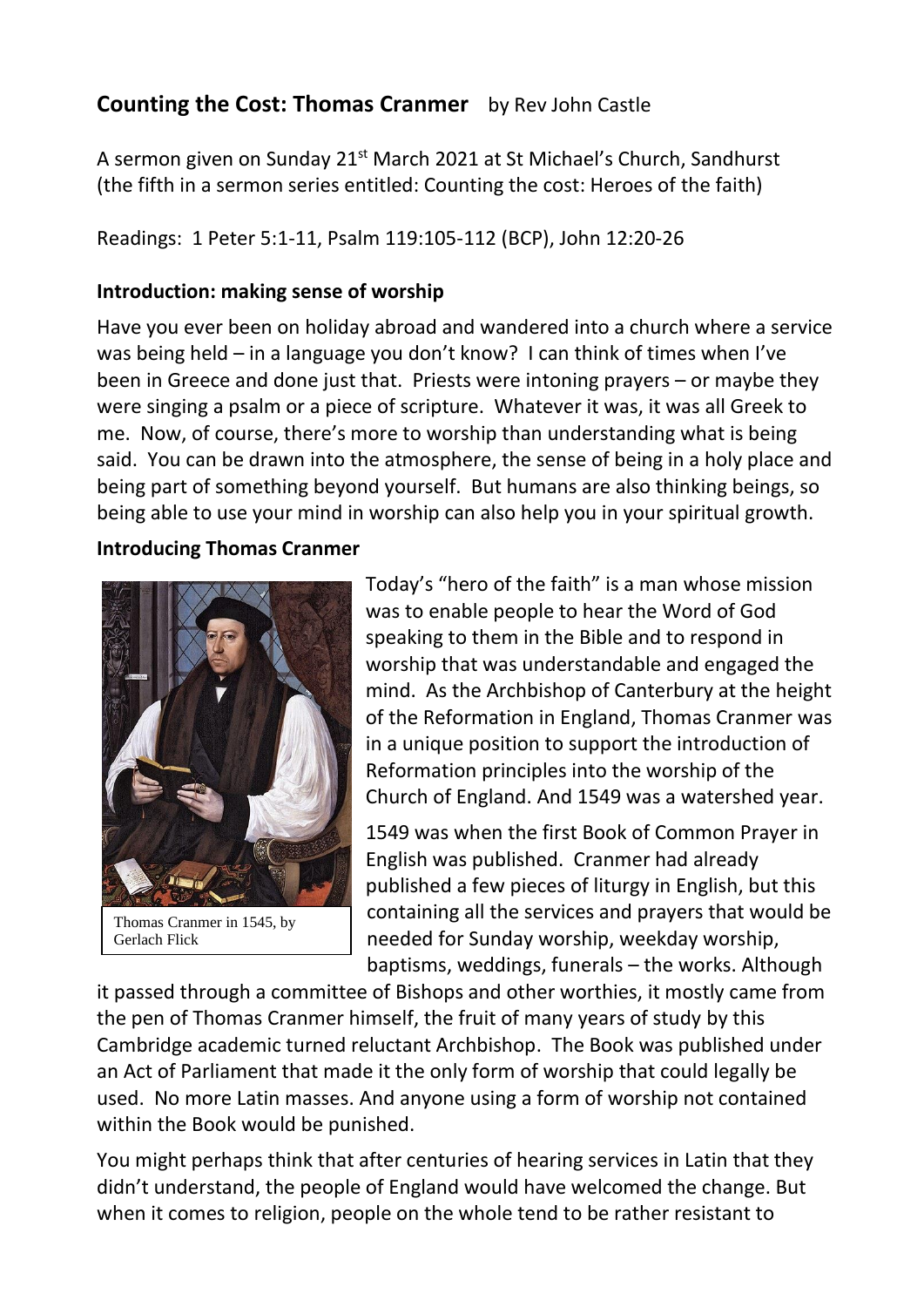change. We are comfortable with the familiar. How many of you remember the introduction of the Alternative Services in the 60's and 70's? They were especially controversial when "thee" and "thou" were swapped for "you", when speaking to God. Some people felt it wasn't right speaking to God in such familiar terms. And what about that new-fangled idea of sharing the peace with other people in the church – how embarrassing to have to give a religious greeting to the person in a pew near you!

And in the same way, when the Book of Common Prayer was introduced in 1549, there was an uprising against its use in Devon and Cornwall which had to be put down by force. At the same time, many of the Protestant theologians from the Continent, who were invited to England once Edward VI became king, criticised the book for being too Catholic. It seems that Cranmer himself wasn't fully satisfied with it either, but saw it as a first step towards making Church of England worship thoroughly Protestant. And so 3 years later, in 1552, a new version was published, which is pretty much the same as that which is still used today, except for a few minor changes under Elizabeth I and James 1, and again under Charles II in 1662.

So what was Cranmer's thinking in creating this new Prayer Book?



## **The Reasons for the Book of Common Prayer**

The Preface to the 1549 Book of Common Prayer<sup>1</sup> begins with these words:

THERE was never any thing by the wit of man so well devised, or so sure established, which in continuance of time hath not been corrupted: as, among other things, it may plainly appear by the Common Prayers in the Church, commonly called Divine Service…

In other words, the original forms of church worship have been corrupted over the years. The ancient custom of the Church, Cranmer says, was to have the Bible read in services so that the clergy might

be stirred up to godliness themselves, and be more able to exhort others by wholesome doctrine, and to confute them that were adversaries to the truth; and further, that the people (by daily hearing of holy Scripture read in the Church) might continually profit more and more in the knowledge of God, and be the more inflamed with the love of his true Religion.

You can hear the Reformation principle of making the Bible accessible to everyone. The Preface goes on to claim:

But these many years passed, this godly and decent order of the ancient Fathers hath been so altered, broken, and neglected, by planting in uncertain Stories, and Legends, with multitude of Responds, Verses, vain Repetitions, Commemorations, and Synodals;

<sup>1</sup> <http://prayerbook.ca/resources/bcponline/original-preface/>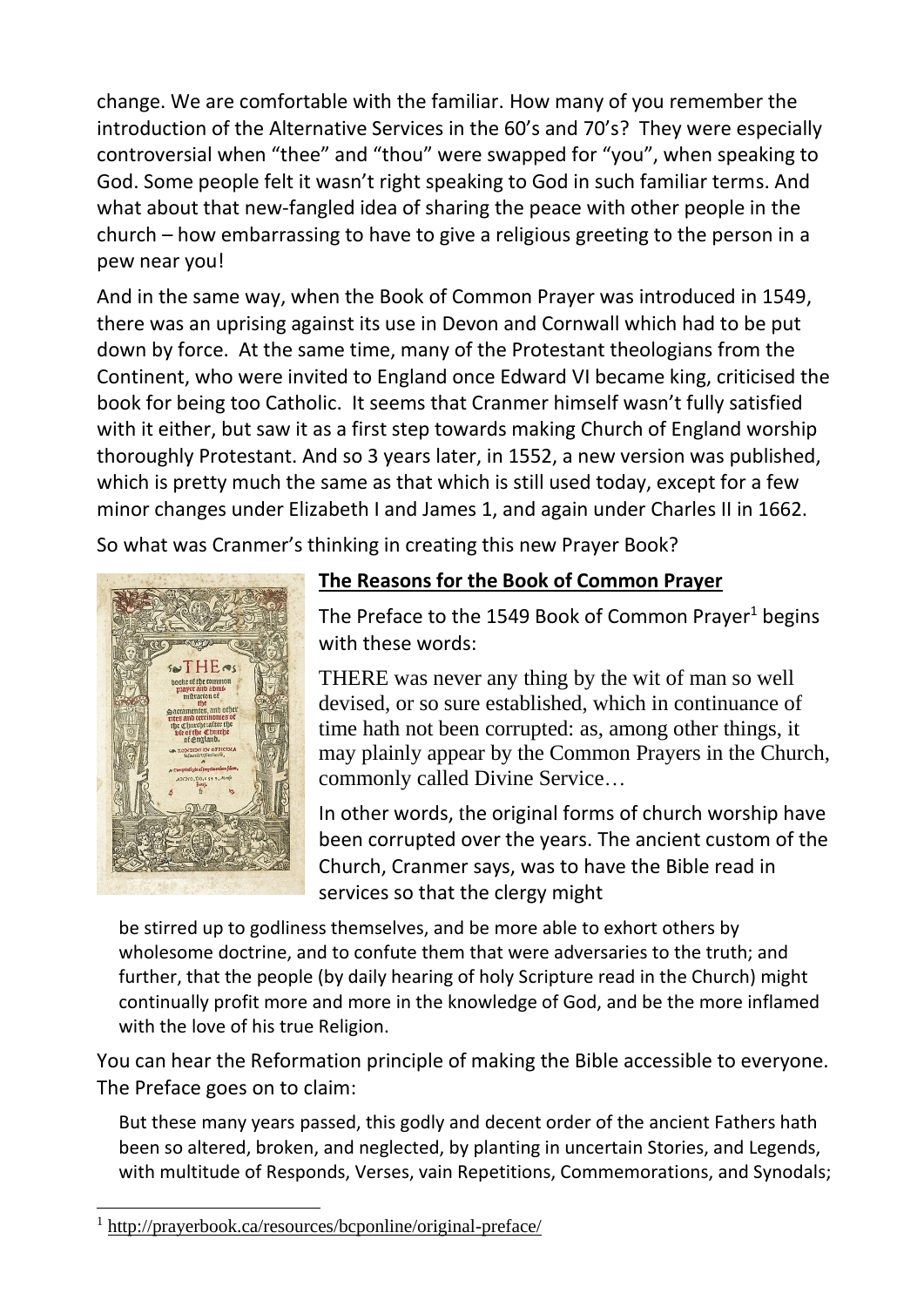that commonly when any Book of the Bible was begun, after three or four Chapters were read out, all the rest were unread.

A further problem, it continues, is that the service is in Latin:

… And moreover, whereas St. Paul would have such language spoken to the people in the Church, as they might understand, and have profit by hearing the same; the Service in this Church of England these many years hath been read in Latin to the people, which they understand not; so that they have heard with their ears only, and their heart, spirit, and mind, have not been edified thereby.

The Preface goes on to complain about the complexity of rules governing services and about the diversity of forms of service in use. All of which, it is claimed, will be solved by everyone throughout the land using this new Book of Common Prayer.

By the time he wrote and then re-wrote the Book of Common Prayer, Thomas Cranmer was a committed Protestant. And it is Protestant theology that is embedded in the Prayer Book, most notably in the service of Holy Communion. The Catholic understanding of the Mass was that when the priest said the Eucharistic Prayer and consecrated the bread and wine, they became by a miracle physically the body and blood of Christ (the doctrine of transubstantiation), which the priest then offered to God as a sacrifice. This had two important implications: first, that Christ's sacrifice on the Cross must be insufficient for the salvation of the world, if priests had to offer further sacrifices for sins, and second, that believers depended on the mediation of priests, and the Church as an institution, for their salvation. This had led to the practice of people paying priests to say mass for their souls or the souls of departed loved ones, connected with the belief in purgatory. So richer people could get time off purgatory when they died by masses being said for them.

By contrast, the Reformation teachings were that we can be saved, that is, have our sins forgiven and the promise of eternal life, through faith in Jesus Christ and his sacrifice made once for all on the Cross. Jesus is the sole mediator between us and God, not a priest or the Church or the Pope. The Bible is the ultimate authority for belief and doctrine, and everything the Church does or teaches should be tested against it.

In the 1549 service of Holy Communion, Cranmer followed the pattern of the Latin Mass, but with English wording that reflected a Protestant understanding of Holy Communion. But for other Reformers this was still too similar to the Roman Mass, and could be interpreted at a pinch as allowing for a Catholic understanding. So in 1552 Cranmer split up what we now call the Eucharistic prayer and made several other radical changes to the service. As far as transubstantiation was concerned, Cranmer had moved totally away from this doctrine, and now saw the celebration of Holy Communion as an act of remembrance of Jesus' suffering and death, and that his Body and Blood were received *spiritually* by the believer who took part in the service. So to avoid misunderstanding he changed the words that the priest says when giving the bread and wine. In 1549 the wording for the giving of the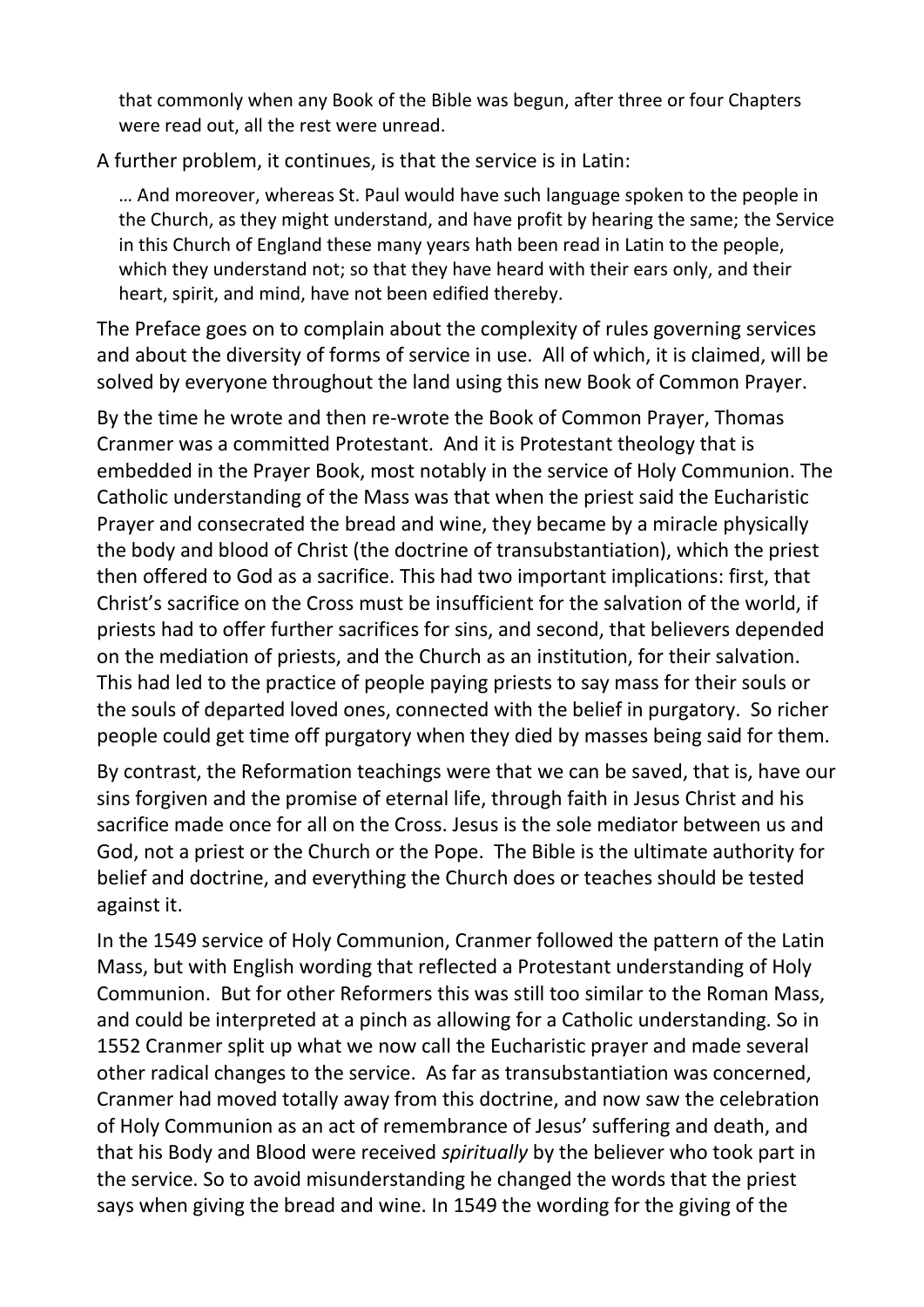bread was "The Body of our Lord Jesus Christ, which was given for thee, preserve thy body and soul unto everlasting life". In 1552 it was changed to "Take and eat this in remembrance that Christ died for thee, and feed on him in thy heart by faith with thanksgiving", so that no one would think that they were actually being physically given the body and blood of Christ. (The reason why both phrases appear in the 1662 Prayer Book is that Elizabeth I, trying to keep everyone happy, ordered that both should appear in the edition of the Prayer Book which she authorised in 1559, leaving open belief in the Real Presence of Christ in the sacrament.)

Cranmer's other measures to introduce Protestantism into the English Church included publishing a book of homilies (sermons) to be read in services, some of them written by himself, and the Forty-Two Articles of religion, a statement of Church doctrine, which was later cut down in the reign of Elizabeth to thirty-nine.

Neither the 1552 Prayer Book nor the Forty-Two Articles lasted long, as in 1553 Edward VI died and Mary became queen, taking the Church of England back to Roman Catholicism. But they were both revived, with revisions, under Elizabeth, and form the basis of Church of England doctrine to this day. The words of the Prayer Book, like those of the King James Bible in the next century, have had a profound influence on English language and literature. The translation of the Psalms that Cranmer used was made by Myles Coverdale and came from the Great Bible, which Henry VIII had authorised to be placed in every church in 1539. Because of their familiarity, they were retained in the 1662 edition of the Prayer Book, even though by then the King James Bible was in use. The psalm we used today was in the version by Coverdale used in the Prayer Book of 1549.

#### **Cranmer the man**

So much for the history. So who was this man who steered the Church of England from Catholicism to Protestantism and left a legacy that has shaped the church for over 400 years?

Thomas Cranmer never wanted to be a bishop, let alone an archbishop. He was by nature affable, very intelligent but humble with it. Born in 1489, he was admitted to Jesus College, Cambridge, at the age of 14. He became Bachelor of Arts and then Master of Arts, and was given a fellowship of the college, which he had to relinquish when he married the daughter of a local innkeeper. When she and their child died in childbirth, Cranmer resumed his fellowship, was ordained and would have been happy to stay at Cambridge as an academic. However, comments he made at a dinner-party about King Henry VIII's desire for a divorce were passed on to the royal circle, and he was chosen as one of a team to visit theologians in Europe to seek advice about the theological grounds for Henry's marriage to Catherine of Aragon to be annulled.

In due course Cranmer came to the attention of the King and found himself appointed against his will to the post of Archbishop of Canterbury. Henry was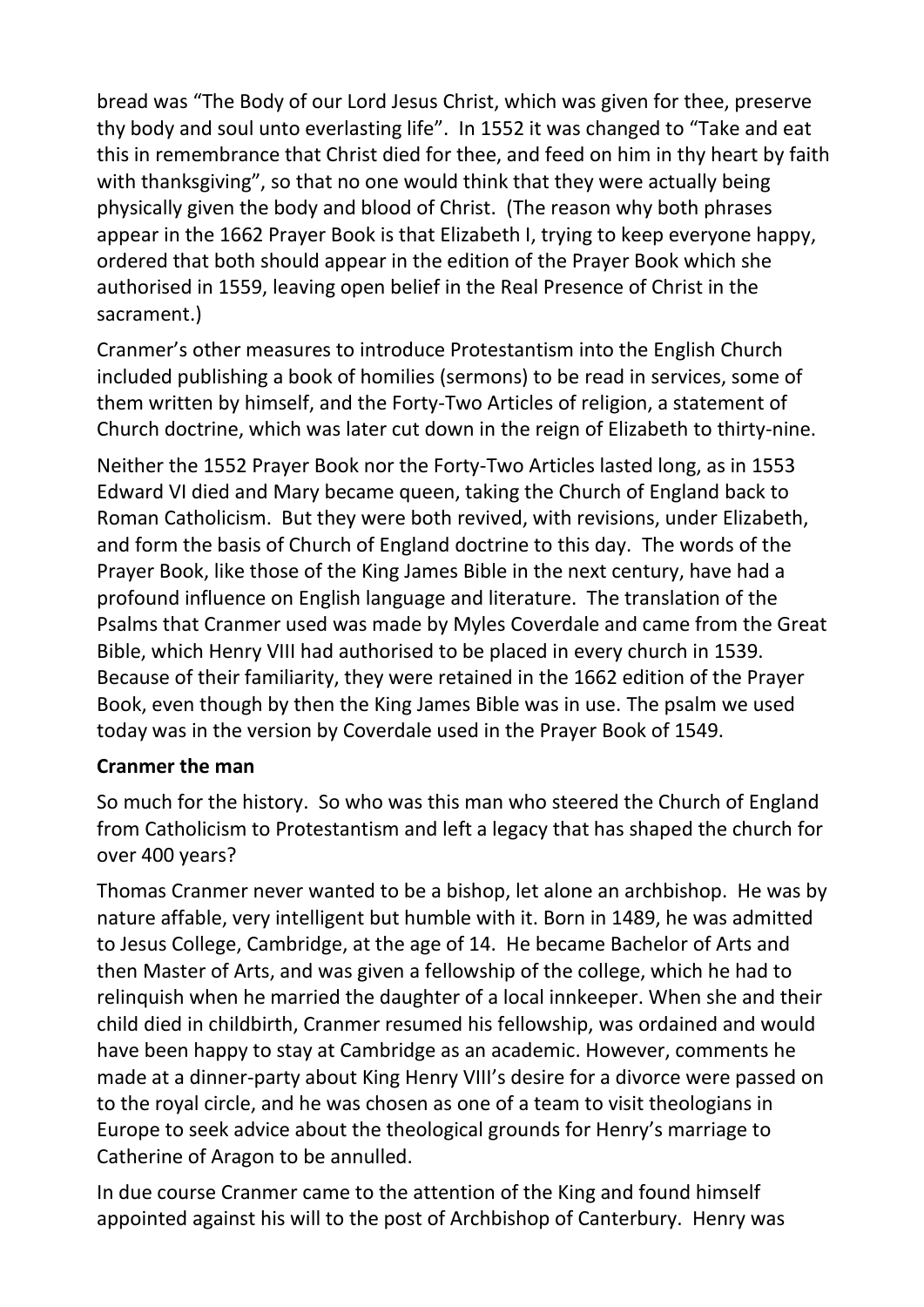probably not aware at the time that Cranmer, while touring Europe and meeting many Reformers, had married the daughter of one of them, even though priests were not allowed to marry. Cranmer was by this time convinced, through his reading of the Bible, that the head of each national church should be the monarch of the country, not the Pope. So he was just the right person to help Henry make his break with Rome and declare himself the head of the Church of England in the Act of Supremacy in 1534.

Cranmer's enthusiasm for Protestant ideas by this time was growing, but Henry's was not. In 1539 Cranmer tried (unsuccessfully) to talk Henry out of presenting to Parliament the Six Articles of Religion which affirmed Catholic doctrine. This was a period of considerable ferment about Reformation ideas in the church hierarchy, and Cranmer was accused by his enemies of being a heretic. In the last few years of Henry's reign, Cranmer's wife and children fled to the continent for safety. But his friendship with Henry was strong, and Henry was prepared to overlook doctrinal differences for the sake of having a man he trusted as Archbishop of Canterbury. Cranmer was godfather to Princess Elizabeth, and when Henry died, it was Cranmer who held his hand and prayed for him using Protestant liturgy.

The accession in 1547 of the boy king Edward VI, who had Protestant sympathies, gave Cranmer the opportunity to start his reform of the church liturgy. But after six years Edward died of tuberculosis. Cranmer supported Edward's choice of Lady Jane Grey for queen, and as a consequence when Mary came to the throne in 1553, was accused of treason and imprisoned in the Tower of London. Cranmer was also tried for heresy, together with bishops Hugh Latimer and Nicholas Ridley.



Martyrdom of Latiner and Ridley, depicted in John Foxe's *Actes and Monuments of these Latter and Perillous Days, Touching Matters of the Church*, popularly known as *Foxe's Book of Martyrs*. Cranmer is shown watching from a tower to the right of the picture.

Together they were held in the Bocardo prison in Oxford, and Cranmer was forced to watch as Latimer and Ridley were burned at the stake in October 1555. Because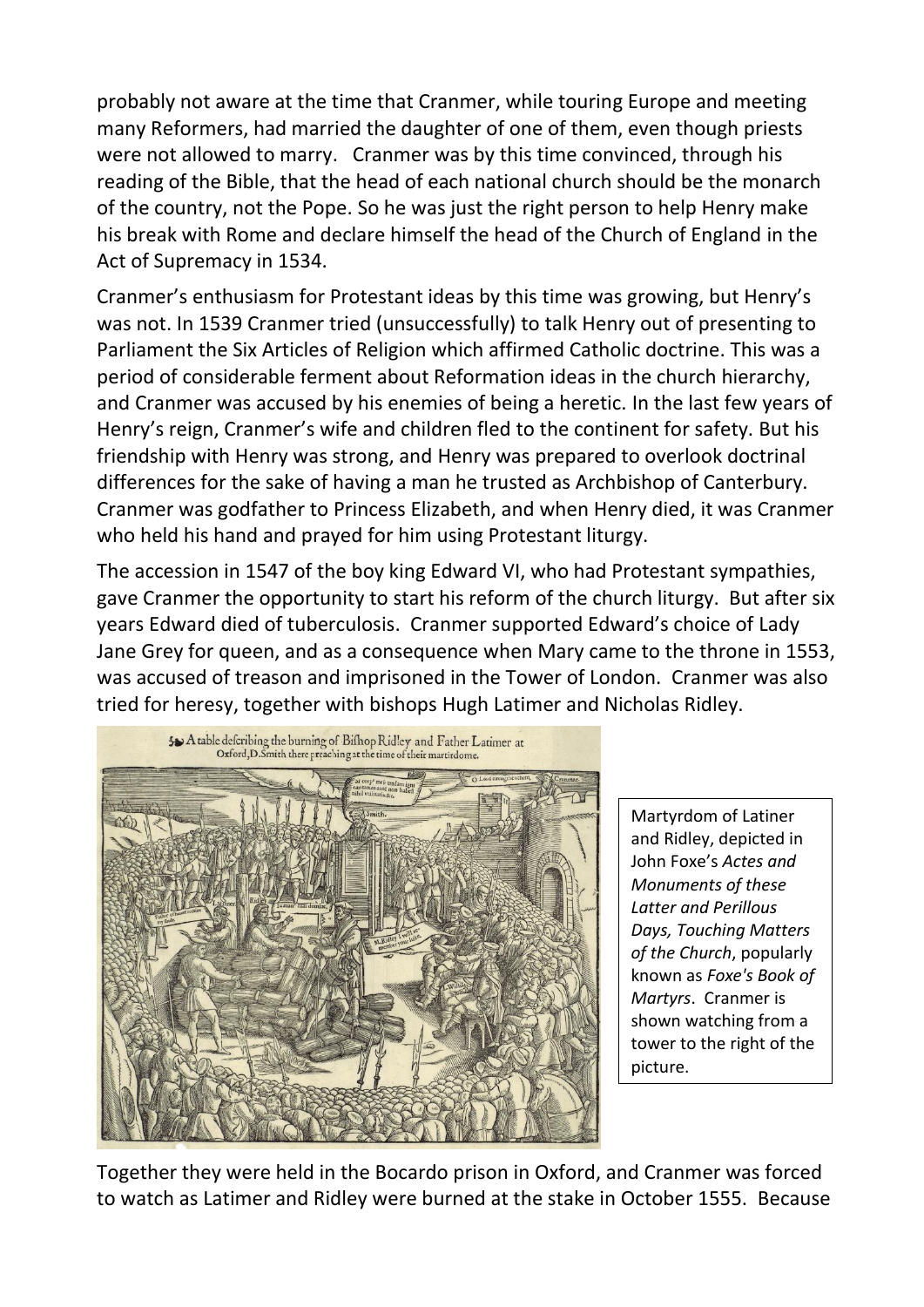of his status as Archbishop, Mary, a strong Catholic, consulted the Pope about Cranmer's fate, and in December the Pope declared that Cranmer should be the responsibility of the secular authorities. He was deprived of his status as Archbishop, and sentenced to death for heresy.

The story of the next 3 months shows Thomas Cranmer in all his human weakness. He wrote several recantations of his Protestant beliefs, and in the final one declared that he accepted the supremacy of the Pope and transubstantiation, and that there was no salvation outside the Catholic Church, to which he was joyfully returning. According to canon law, he should at this point have been pardoned. But Mary was determined to have Cranmer out of the way. His execution by burning at the stake was set for Saturday  $21<sup>st</sup>$  March, and he was invited to make a public recantation at a service in the University Church before it took place. He wrote a sermon which he submitted in advance. On the day he stood up in the pulpit and began his speech. But after a few lines he departed from his script and, to the horror of the supporters of Catholicism, made this statement:<sup>2</sup>

And now I come to the great thing that troubleth my conscience more than any other thing that ever I said or did in my life: and that is, the setting abroad of writings contrary to the truth. Which here now I renounce and refuse, as things written with my hand contrary to the truth which I thought in my heart, and writ for fear of death, and to save my life, if it might be: and that is, all such bills, which I have written or signed with mine own hand, since my degradation; wherein I have written many things untrue. And forasmuch as my hand offended in writing contrary to my heart, therefore my hand shall first be punished. For if I may come to the fire, it shall be first burned. And as for the Pope, I refuse him, as Christ's enemy and antichrist, with all his false doctrine. And as for the sacrament, I believe as I have taught in my book against the bishop of Winchester, which my book teacheth so true a doctrine of the sacrament, that it shall stand in the last day before the judgment of God, where the papistical



doctrines contrary thereto shall be ashamed to show their face.

Cranmer was not allowed to continue, but was swept out of the church to the place of execution. Upon being exhorted by a priest to renew his recantation, he replied, 'This was the hand that wrote it, and therefore shall it suffer first These words were reported by an

<sup>2</sup> <http://www.luminarium.org/renlit/cranmerspeech.htm>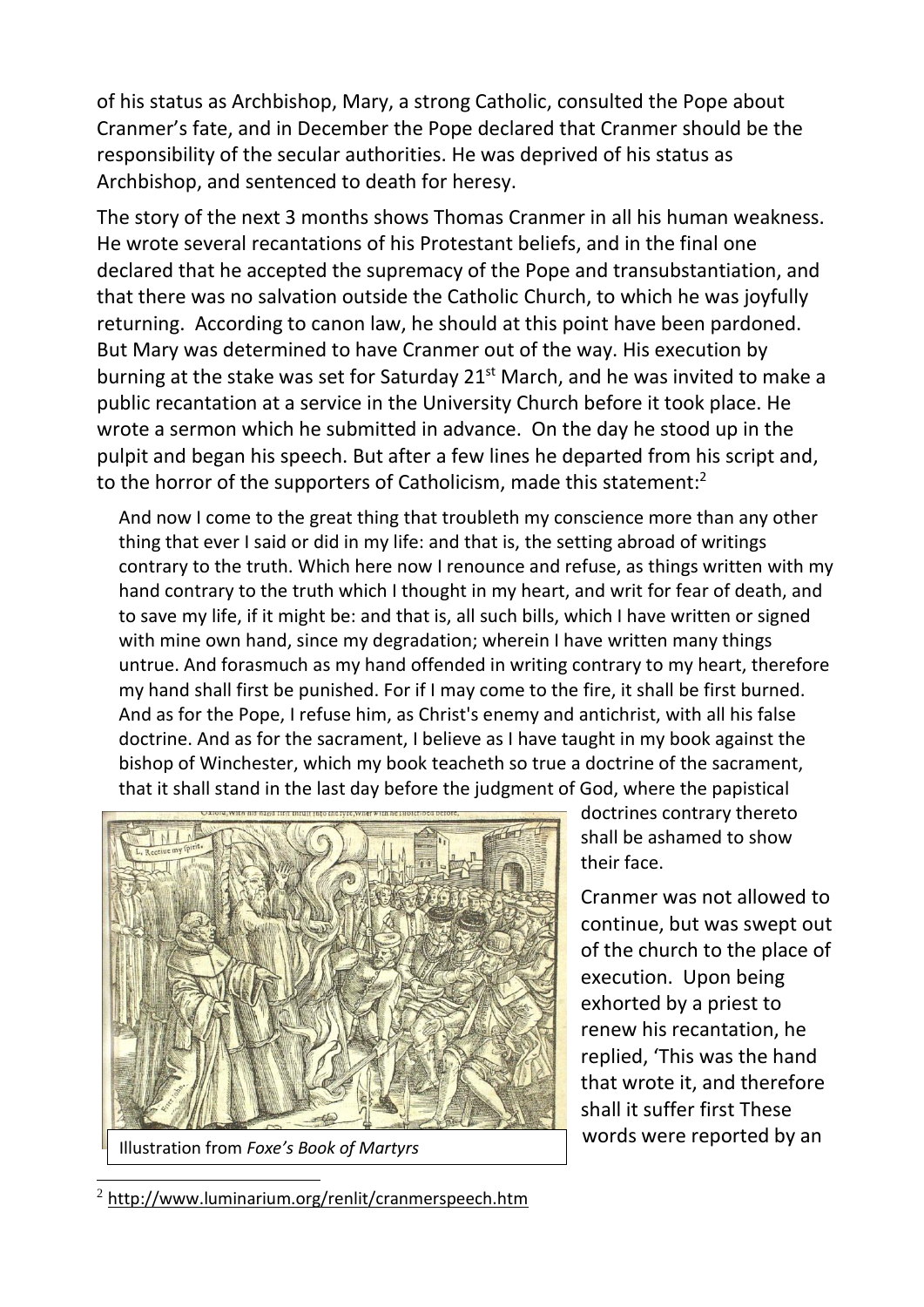eyewitness who was himself a convinced Catholic. His testimony continues as follows:

Fire being now put to him, he stretched out his right hand, and thrust it into the flame, and held it there a good space, before the fire came to any other part of his body; where his hand was seen of every man sensibly burning, crying with a loud voice, 'This hand hath offended.' As soon as the fire got up, he was very soon dead, never stirring or crying all the while.

#### **Reflections**

Thomas Cranmer belonged to a very different world to ours. The concept of people of different religious persuasions being able to live together in the same country may seem normal to us, but Europe emerging from the Middle Ages was used to a top-down approach to things. The Pope was in charge of the Church, which had its own laws that applied everywhere, and the monarch was in charge of the secular State. When the two systems supported each other, everything worked well. But the Reformation upset all that. The Catholic Church's doctrines and practices were challenged by its own clergy and theologians. Local churches broke away from the control of the Pope, and local rulers determined whether they would be Catholic or Protestant. In England, the King was committed to working with Parliament, but in reality patronage and political intrigue determined which policies prevailed. Religious truth was fundamentally important, important enough to die for, or to kill for. It is also important today. Let's ask God to help us deal with the diversity around us with integrity, faithfulness to him, and respect for others.

Cranmer was a scholar, committed to learning and the pursuit of truth. He did not choose to become Archbishop. But once in the post he did his best to find solutions to evolving situations, and to steer the Church of England on the course that he felt God was showing him, making the Bible available to ordinary people, and setting a framework for worship that would enable people to find God, worship him and live godly lives. We are his legacy. We need to pray for the leaders of our church today. Like Cranmer, they also are seeking to steer the right path through often troubled waters, with people on every side ready to criticise. They will make mistakes, as we all do. Let's pray that they may not be too many or too serious.

Cranmer was not cut out to be a martyr. When faced with death by burning, he bottled out and went so far as to renounce all the things he had argued and worked for. But in the end he made good. It's hard to stand up for what you believe when everyone is against you, and even harder when it will cost you your life. But his final stand showed what he was really made of. Let us pray for those who are persecuted for their beliefs. And let's not be afraid to stand up for ours, remembering the words of Jesus, who was faithful to the end: